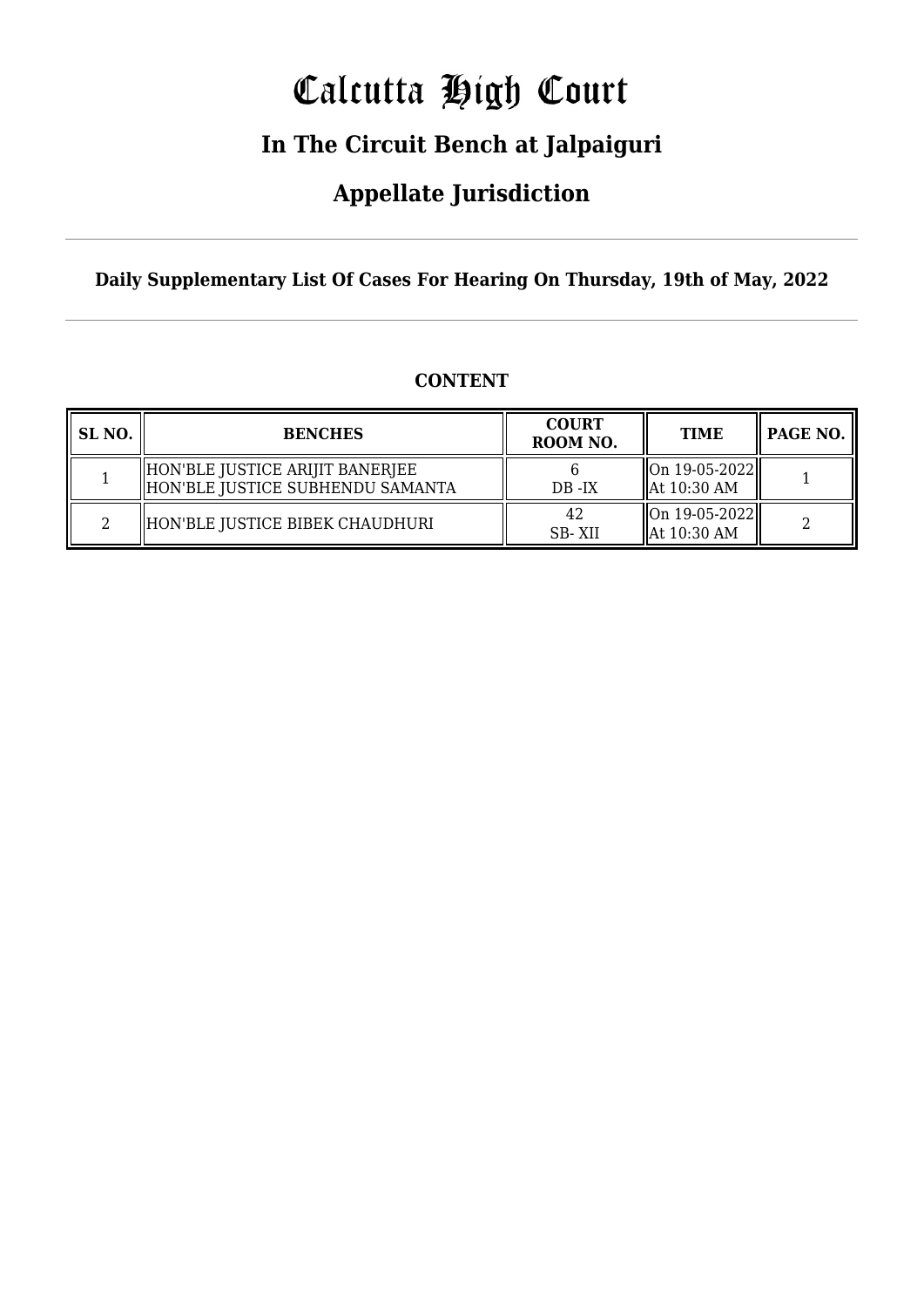

# Calcutta High Court **In The Circuit Bench at Jalpaiguri**

**Appellate Side**

**DAILY CAUSELIST For Thursday The 19th May 2022**

**COURT NO. 6**

**DIVISION BENCH (DB -IX)**

**AT 10:30 AM**

**HON'BLE JUSTICE ARIJIT BANERJEE HON'BLE JUSTICE SUBHENDU SAMANTA**

#### **(VIA VIDEO CONFERENCE)**

#### **FROM PRINCIPAL BENCH**

#### **THIS LIST WILL BE TAKEN UP AFTER COMPLETION OF ORIGINAL SIDE MATTERS**

#### **APPLICATION (GR.- I)**

1 MAT/41/2022 CHANDMONI UTTORAYAN WELFARE SOCIETY VS STATE OF WEST BENGAL AND ORS. AYUSHI KUNDU

IA NO: CAN/1/2022